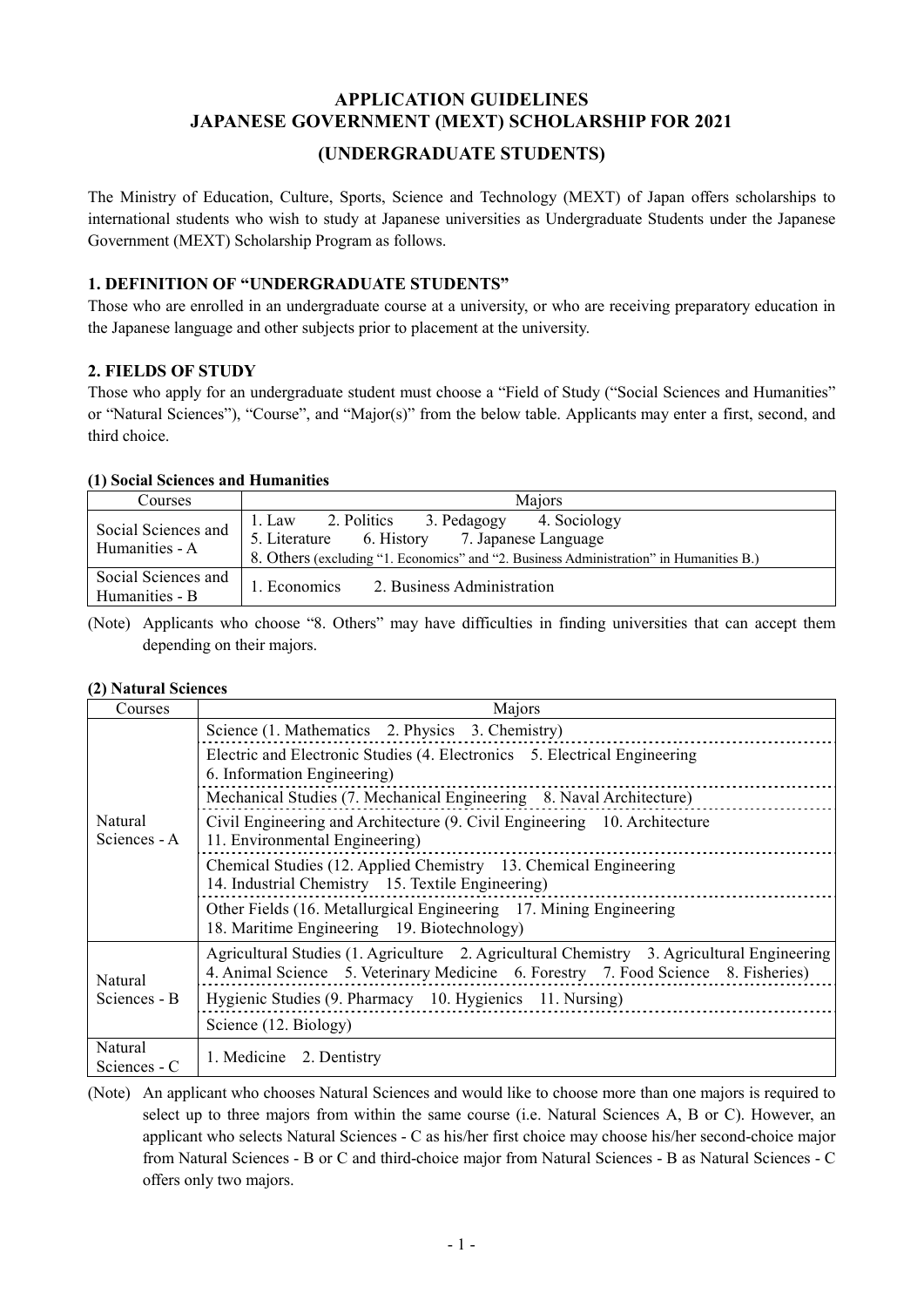## **3. PREPARATORY EDUCATION AND STUDY AT UNIVERSITY**

## **(1) Preparatory Education**

- ① Each grantee will be enrolled at a preparatory educational institution (Tokyo University of Foreign Studies for the grantees who choose the above 2.(1) Social Sciences and Humanities and Osaka University for the grantees who choose the above 2.(2) Natural Sciences) designated by MEXT for the first year of the scholarship period. The preparatory course is a one-year intensive course in the Japanese language and other subjects necessary for preparation for proceeding to university. Its curriculum mainly consists of education in the Japanese language, and includes other subjects such as Japanese affairs, mathematics, English, and social studies for those majoring in Social Science and Humanities, and physics, chemistry and biology for those majoring in Natural Sciences.
- ② A grantee who has completed the preparatory education will go on to a university designated by MEXT upon passing its entrance examination undertaken by the university. If a grantee is determined to be incapable of completing the preparatory course, his/her scholarship will be cancelled and he/she will be required to return to his/her home country.
- ③ If a grantee cannot enter the university even though he/she has completed the preparatory education, his/her scholarship will be cancelled, and he/she will be required to return to his/her home country.

## **(2) University Education**

- ① The university which a grantee will enter will be decided by MEXT in consultation with the university and the preparatory educational institution and in comprehensive consideration of the results of the academic examinations in the First Screening conducted at the Japanese Embassy or Consulate (hereinafter referred to "Japanese diplomatic mission") in the country of applicant's nationality, academic achievement at the preparatory educational institution, the grantee's proposed major subject, and the receiving capacity or region of the university. No objection by the grantee against the decision will be allowed.
- ② In principle, the academic year begins on April 1 each year and ends on March 31 the following year.
- ③ All classes will be given in the Japanese language (except where a grantee is directly placed at a university which requires no Japanese language ability).
- ④ If a grantee attends the designated university for the prescribed number of years and earns the required number of credits as determined by the university, he/she will be awarded a Bachelor's Degree.

#### **(3) Change of Field of Study, Transfer to Another University and Subjects to be Studied**

- ① A grantee will not be permitted to change his/her course (Social Sciences and Humanities A and B, and Natural Sciences A, B, and C).
- ② A grantee will not be permitted to transfer to another university during the period of the preparatory education course or the undergraduate course.
- ③ A grantee must study compulsory subjects as determined by the preparatory educational institution and the university even if he/she has already studied them at a university outside Japan.

#### **4. DIRECT PLACEMENT**

- (1) Applicants who have sufficient Japanese language proficiency may choose to enroll directly in their university without taking the preparatory education course. For cases where the undergraduate course of a university does not require Japanese language proficiency at the time of enrollment and allows applicants to enroll without going through the preparatory education, applicants may directly enroll in the said undergraduate course. (These cases are called "direct placement".) In such cases, enrollment may be either from the spring term (grantees arrive in Japan in April 2021, and start from the spring term) or from the autumn term (grantees arrive in Japan in September or October 2021, and start from the autumn term), depending on the university's academic calendar.
- (2) The decision on universities for placement of applicants who desire direct placement shall be made by MEXT in consultation with the relevant university. The university will examine the applicant's academic achievement (academic grades in high school, etc.), and determine whether the applicant has adequate language skills for taking an undergraduate course in either Japanese or English by a language proficiency test score (such as the Japanese-Language Proficiency Test (JLPT) for Japanese). In addition, some universities may conduct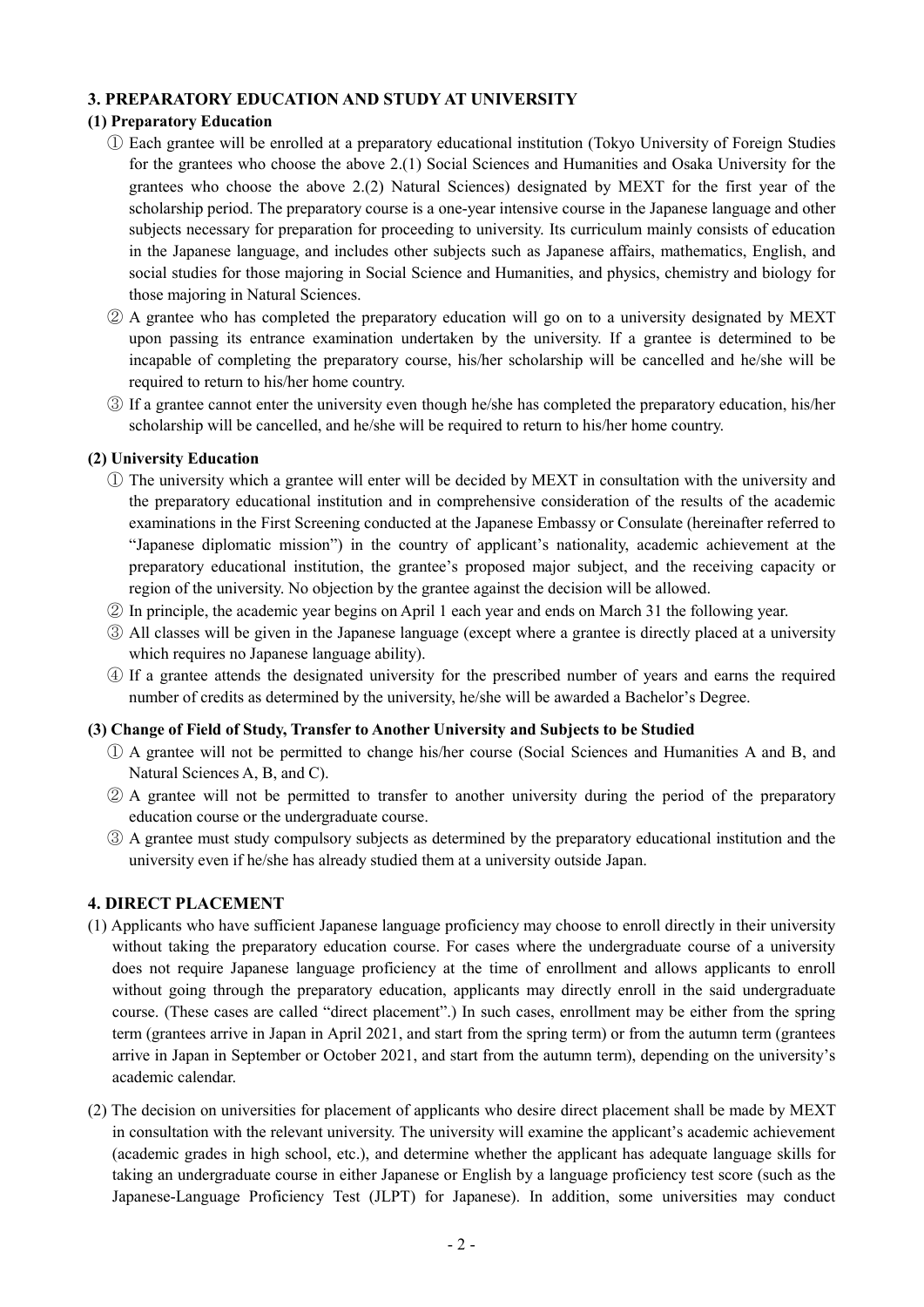interviews with applicants or other examinations.

- (3) The period of consultation for direct placement will be from after the Second Screening to January 31, 2021. The results of the direct placement vary according to the consultation results and the period when the results are finalized as follows.
	- ① The accepting university has confirmed the applicant's acceptance during the consultation period: The applicant will enroll in the accepting university under direct placement.
	- ② The university has rejected the applicant's acceptance during the consultation period: The applicant will be required to enroll in the preparatory educational institution.
	- ③ The accepting university has confirmed the applicant's acceptance after the end of the consultation period: The applicant will enroll in the accepting university under direct placement.
	- ④ The university has rejected the applicant's acceptance after the end of the consultation period: The applicant has to withdraw from the scholarship selection.

## **5. QUALIFICATIONS AND CONDITIONS**

MEXT accepts applications from international students for study in Japan who satisfy the following qualifications and conditions. Its aim is to foster human resources who will become bridges of friendship between the grantee's country and Japan through study in Japan and who will contribute to the development of both countries and the wider world.

- **(1) Nationality:** Applicants must have the nationality of a country that has diplomatic relations with Japan. An applicant who has Japanese nationality at the time of application is not eligible. However, persons with dual nationality who hold Japanese nationality and whose place of residence at the time of application is outside of Japan are eligible to apply as long as they choose the nationality of the other country and renounce their Japanese nationality by the date of their arrival in Japan. The First Screening must be conducted at the Japanese diplomatic mission in the country of which the applicant chooses the nationality.
- **(2) Age:** Applicants, in principle, must be born on or after April 2, 1996. However, applicants who satisfy the conditions for Academic Background stipulated in ③ below must be 18 years of age or older at the time of admission to a university in Japan.

Exceptions are limited to cases in which MEXT deems that the applicant could not apply within the eligible age limit due to the situation or circumstances of the applicant's country (military service obligation, loss of educational opportunities due to disturbances of war, etc.) Personal circumstances (financial situation, family circumstances, state of health, circumstances related to applicant's university or place of employment, etc.) will not be considered for exceptions.

- **(3) Academic Background:** Applicants must satisfy any one of the following conditions. However, applicants desiring direct placement must satisfy either the following  $(1)$ ,  $(3)$  or  $(4)$  condition.
	- ① Applicants who have completed 12 years of schooling in countries other than Japan. (Applicants who will meet the above condition by March 2021 are eligible. However, applicants wishing to enroll from the autumn term through direct placement must be expected to complete 12 years of schooling by August 2021.)
	- ② Applicants who have completed their studies at a school equivalent to a Japanese upper secondary school in countries other than Japan. (Applicants who will meet the above condition by March 2021 are eligible.)
	- ③ Applicants who have successfully passed an academic qualification examination that is equivalent to the completion of 12 years of schooling in countries other than Japan. (Applicants who will meet the above condition by March 2021 are eligible.)
	- ④ Other than the above ①, ② and ③ conditions, applicants who are eligible for enrollment in a Japanese university at the time of application.
- **(4) Japanese Language:** Applicants must be willing to learn Japanese. Applicants must be interested in Japan and be willing to deepen their understanding of Japan before and after arriving in Japan. In addition, in principle, applicants must be willing to carry out their academic studies in Japan in Japanese.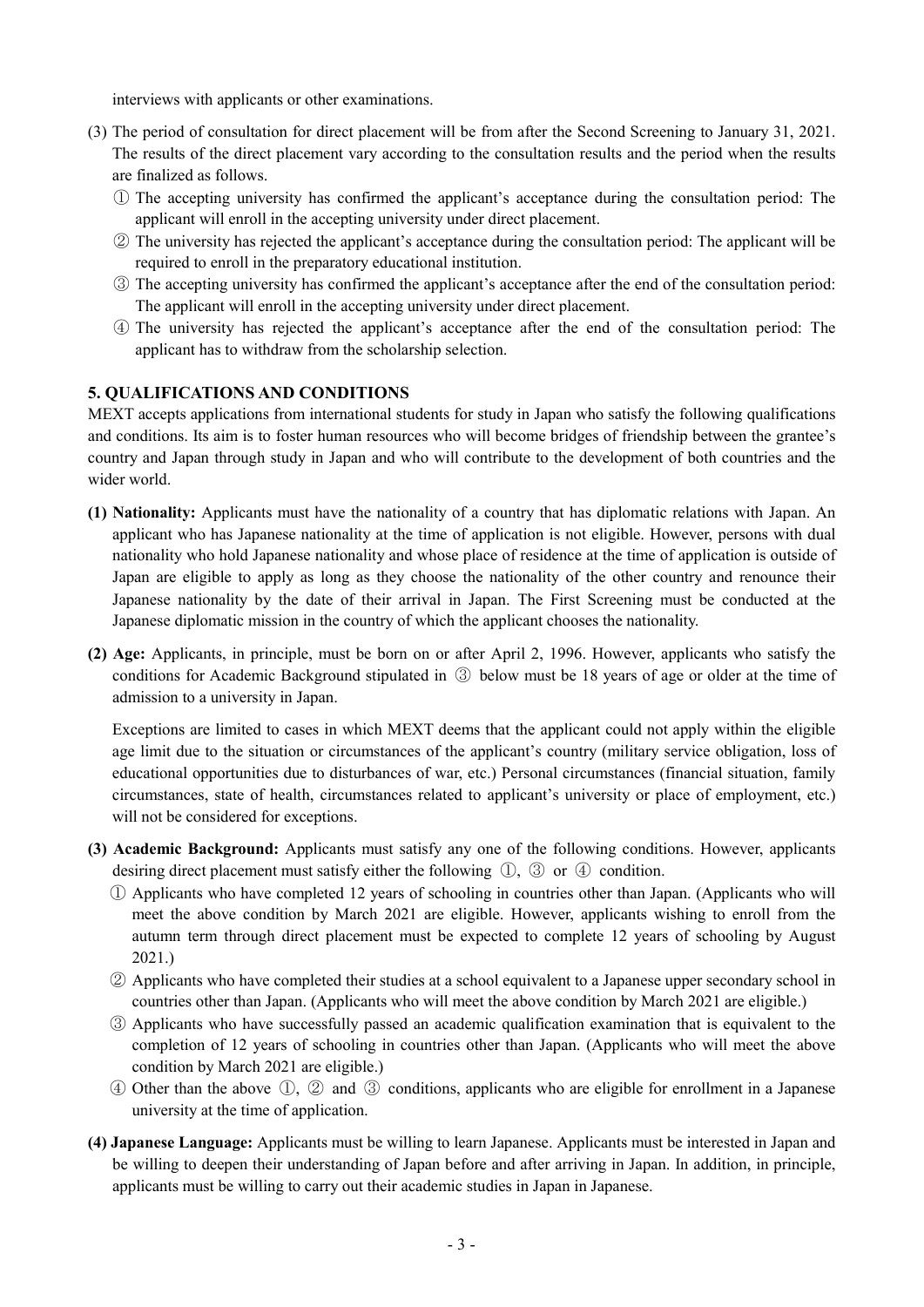- **(5) Health:** Applicants must submit a health certificate in the prescribed format signed by a physician attesting that the applicant has no physical or mental conditions hindering the applicant's study in Japan.
- **(6) Arrival in Japan:** In principle, applicants must be able to arrive in Japan between April 1, 2021, and April 7, 2021. Departure from the home residence should be on or after April 1, 2021. If an applicant is to enroll in his/her university from the fall semester through direct placement, he/she must be able to arrive in Japan during the period specified by the accepting university within two weeks before and after the starting date of the university's relevant academic term for that year.

Excluding cases in which MEXT deems as unavoidable circumstances, the applicant must withdraw from this scholarship program if the applicant cannot arrive in Japan by the end of the specified period above which decided by MEXT or the accepting university.

- **(7) Visa Requirement:** An applicant shall, in principle, newly obtain a "Student" visa at the Japanese diplomatic mission located in the applicant's country of nationality, and enter Japan with the residence status of "Student." Accordingly, even if the applicant already has other residence status ("Permanent resident," "Long-term resident," etc.), the applicant must change it to the "Student" status and re-enter Japan. Moreover, the applicant should be aware that after expiration of the status as a MEXT Scholarship student and even if the student again applies for their original resident status of "Permanent resident" or "Long-term resident," such resident statuses might not be necessarily granted. The applicant should also be aware that the scholarship will be cancelled if he/she arrived in Japan without a newly obtained "Student" visa.
- **(8) Non-Eligibility:** Those who meet any one of the following conditions are ineligible. If identified ineligible after being selected as a scholarship student, he/she must withdraw from the scholarship.
	- ① Those who are military personnel or military civilian employees at the time of their arrival in Japan or during the period of the payment of the scholarship;
	- ② Those who cannot arrive in Japan by the last date of the period specified by MEXT or the accepting university;
	- ③ Those who are previous grantees of Japanese Government (MEXT) Scholarship programs (including those who withdraw from the scholarship program after the arrival in Japan). The Monbukagakusho Honors Scholarship for Privately-Financed International Students is not included in the Japanese Government (MEXT) Scholarship programs;
	- ④ Those who are currently also applying to another program under the Japanese Government (MEXT) Scholarship system. This includes the programs for which scholarship payments will begin in FY2020, although their final selection results have not been decided yet, and the programs for which scholarship payments will begin in FY2021;
	- ⑤ Those who are already enrolled in a Japanese university or other institution with a residence status of "Student," or who are going to be enrolled, or plan to enroll, in a Japanese university or other institution as a privately-financed international student from the time of application to the MEXT scholarship program in the applicant's country until the commencement of the period for payment of the MEXT scholarship. However, this stipulation does not apply to privately-financed international students who, even though they are enrolled, or are planning to enroll, in a Japanese university or other institution, verifiably complete their studies before the start of the scholarship payment period, return to their home country at the time of the scholarship application, and newly acquire the "Student" residence status and come to Japan;
	- ⑥ Those who are planning to receive scholarship money from an organization other than MEXT (including a government organization of the applicant's country) on top of the scholarship money provided by MEXT after the start of the scholarship payment period;
	- ⑦ Those who are expected to graduate at the time of application and cannot satisfy the condition of academic background by the deadline given;
	- ⑧ Holders of dual nationality at the time of application who cannot verify that they will give up Japanese nationality by the time of the arrival in Japan;
	- ⑨ Those who change their residence status to that of other than "Student" after their arrival in Japan;
	- ⑩ Those who plan to, from the time of application for the MEXT scholarship program, engage in long-term research (such as fieldwork or internship) outside Japan or plan to take a long-term leave of absence from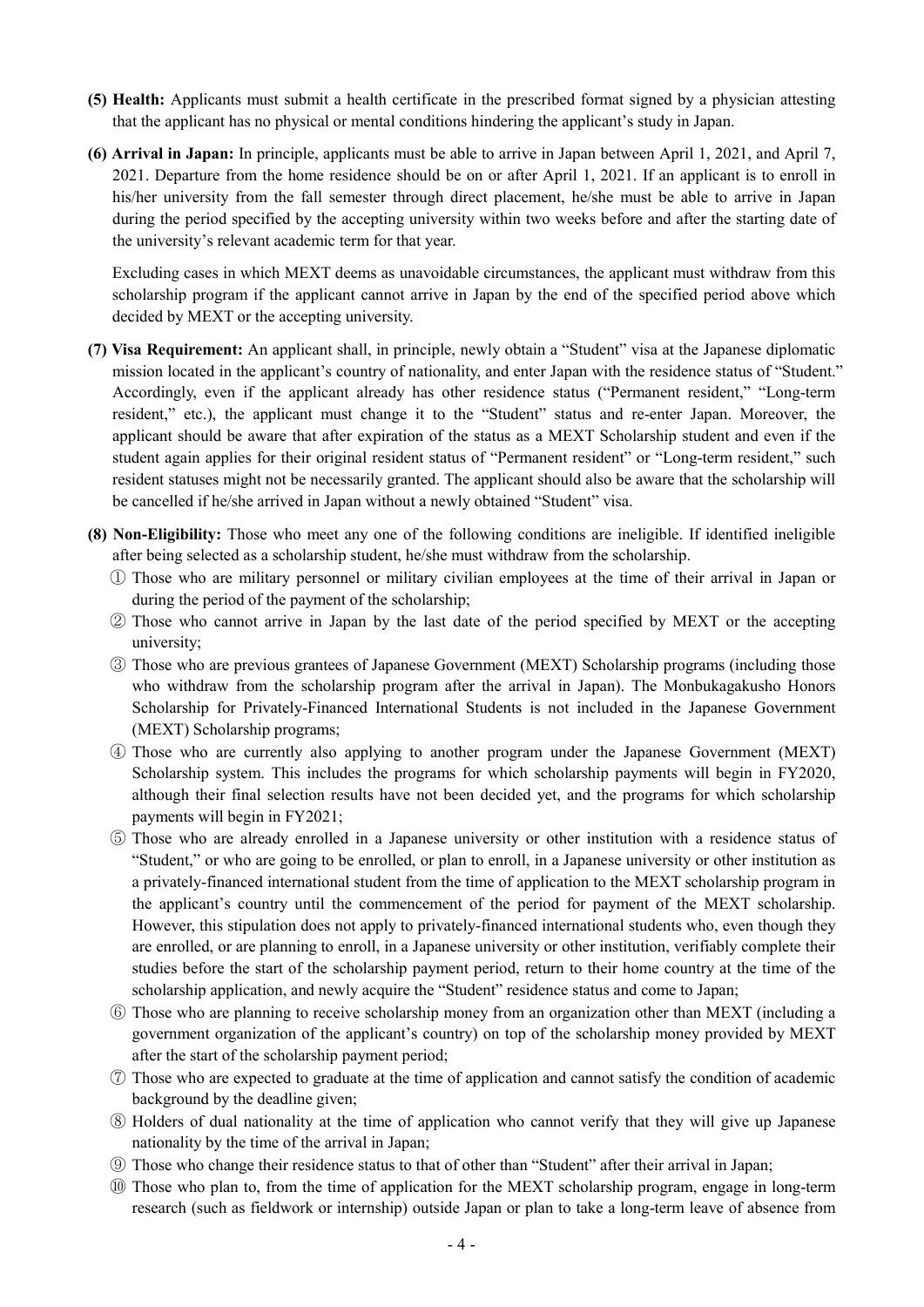the preparatory educational institution or the university.

**(9) Others:** MEXT Scholarship will be granted those who are willing to contribute to mutual understanding between Japan and their home country by participating in activities at schools and communities during their study in Japan while contributing to the internationalization of Japan. They shall also make efforts to promote relations between the home country and Japan by maintaining close relations with the university attended after graduation, cooperating with the conducting of surveys and questionnaires, and cooperating with relevant projects and events conducted by the Japanese diplomatic mission after they return to their home countries.

### **6. PERIOD OF SCHOLARSHIP**

- **(1) A grantee who studies at a preparatory educational institution prior to enroll in a university:** The scholarship period will last for five years from April 2021 to March 2026, including one-year preparatory education in the Japanese language and other subjects due to be provided upon arrival in Japan. For scholarship grantees majoring in medicine, dentistry, veterinary medicine or a six-year course in pharmacy, the scholarship period will be seven years until March 2028.
- **(2) A grantee who enroll in a university through direct placement:** The scholarship period will last for four years (or for six years for those majoring in medicine, dentistry, veterinary medicine or in a six-year course in pharmacy). The scholarship period will start from the time of enrollment in the university which the university designates.
- (Note 1) In (2) above, the period of enrollment may be April 2021, September 2021 or October 2021 depending on the university's academic calendar.
- (Note 2) If a grantee graduates earlier or withdraws from his/her undergraduate course for early entrance to graduate school, the scholarship will be provided until his/her graduation or withdrawal.
- (Note 3) The grantees majoring a six-year course in pharmacy must undergo the "Pharmaceutical Common Achievement Tests" implemented prior to practical training. In cases when it is impossible for the grantees to fulfill the fixed standards necessary for practical training, the scholarship may be cancelled.

#### **(3) Extension of period of scholarship**

If a grantee graduates from an undergraduate course, is admitted for enrollment in a master's course at a graduate school during the period of his/her scholarship and has outstanding academic achievement that meets certain criteria, he/she may have the scholarship period extended upon a successful examination by MEXT.

### **7. SCHOLARSHIP BENEFITS**

- **(1) Allowance:** 117,000 yen per month. A supplemental regional allowance of 2,000 yen or 3,000 yen per month will be added to the monthly scholarship amount for the grantees studying or conducting research in specially designated regions. Due to the situation of the Japanese Government's budget, the amount of payment may be subject to change each fiscal year. If a grantee is absent from the university or the preparatory educational institution for an extended period, the scholarship shall be suspended for that period.
- **(2) Education Fees:** Fees for the entrance examination, matriculation, and tuition at universities will be paid by MEXT.

#### **(3) Traveling Expenses**

① **Transportation to Japan:** MEXT will stipulate the travel schedule and route, and provide an airline ticket to grantees who will arrive in Japan during the specified period stated in "5. (6) Arrival in Japan". The airline ticket will be an economy-class ticket for the flight from the international airport closest to the grantee's residence (in principle, the country of nationality) to an international airport in Japan used on the normal route to the accepting university. The grantee shall bear at his/her own expense all costs related to domestic travel from the grantee's residence to the nearest international airport, airport taxes, airport usage fees, special taxes necessary for travel, travel expenses within Japan (including airline transit costs), travel insurance expenses, carry-on luggage or unaccompanied baggage expenses, etc. The grantee shall also bear at his/her own expense travel and lodging costs incurred in a third country if the grantee must travel to a third country before coming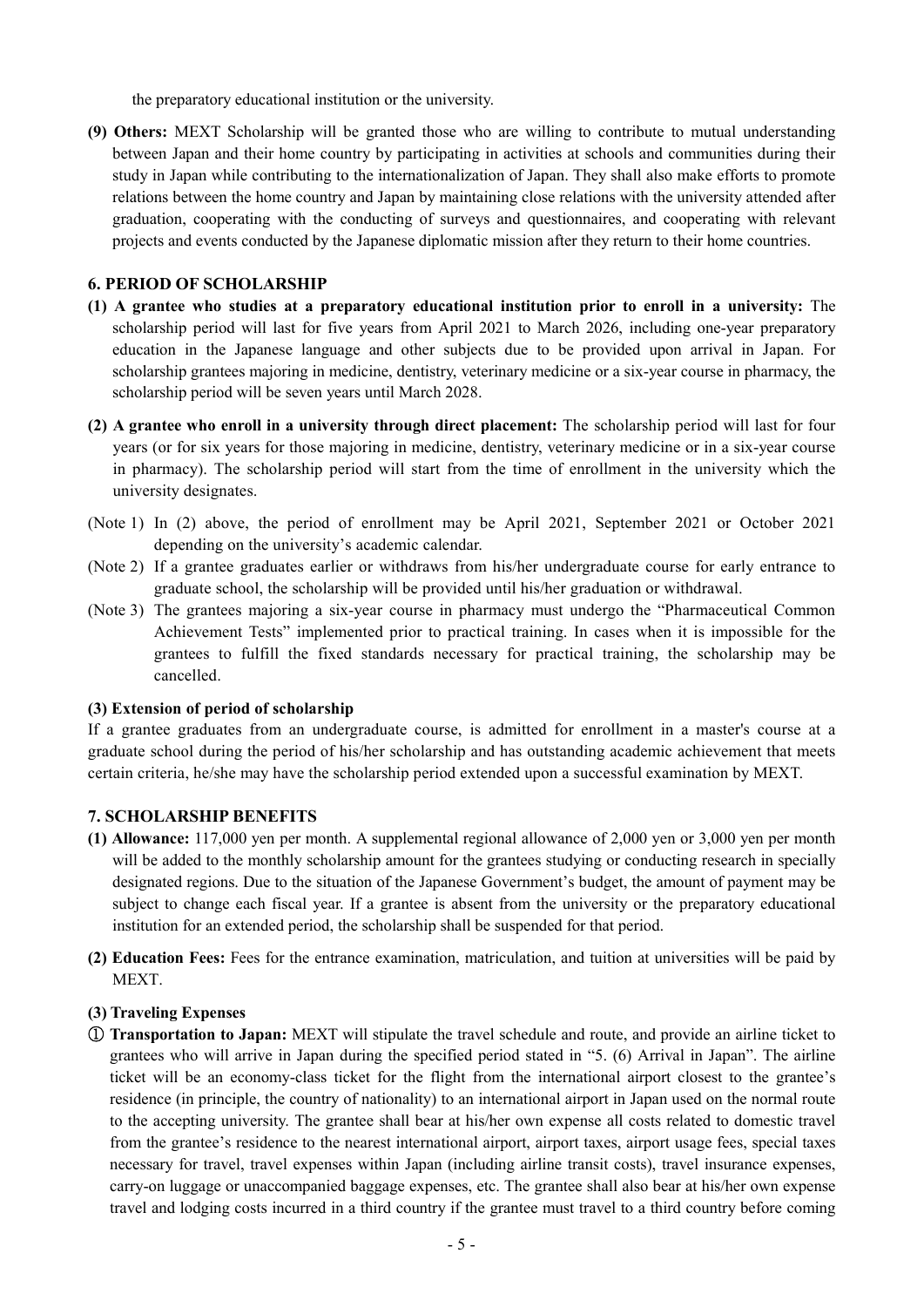to Japan for visa purposes because there are no Japanese diplomatic missions in his/her country, or if there are no direct flights from the grantee's country of residence to Japan. MEXT will provide an economy-class airline ticket from the grantee's country of residence to the said third country, and from the third country to an international airport in Japan used on the normal route to the accepting university. In principle, the address given in the space for "Your address before departure for Japan" on the application form shall be recognized as the "residence," and the airline ticket will be arranged for a flight from the international airport nearest to that address. Except for cases when the grantee must travel to a third country to obtain a visa, MEXT will not provide an airline ticket for cases of travel to Japan from a country other than the grantee's country of residence due to the grantee's personal circumstances. If a grantee will arrive in Japan before or after the specified period stated in "5. (6) Arrival in Japan", travel expenses will not be paid.

② **Transportation from Japan:** Based on the application by the grantee, MEXT will provide an airline ticket to grantees who shall graduate the accepting university and return to the home country by the end of the final month of the period of scholarship (See "6. PERIOD OF SCHOLARSHIP") designated by MEXT. MEXT shall provide an economy-class airline ticket from the international airport in Japan used for the normal route to and from the accepting university to the international airport (in principle, in the country of nationality) nearest to the returning recipient's residence. The grantee shall bear at his/her own expense all costs related to travel from the grantee's residence in Japan to the nearest international airport, airport taxes, airport usage fees, special taxes necessary for travel, travel expenses within the country of nationality (including airline transit costs), travel insurance expenses, carry-on luggage or unaccompanied baggage expenses, etc. If a grantee returns to the home country before the end of period of scholarship due to personal circumstances, or reasons stated in "8. SUSPENSION OF PAYMENT OF SCHOLARSHIP", MEXT will not pay for the returning travel expenses.

If a grantee continues to stay in Japan after the scholarship period has ended in cases such as proceeding to further education or being employed in Japan, travel expenses for a temporary return will also not be paid.

#### **8. SUSPENSION OF PAYMENT OF SCHOLARSHIP**

Payment of the scholarship will be cancelled for the reasons given below. Should any of the following reasons apply, the grantee may be ordered to return a part of, or all of, the scholarship paid up to that time. Payment of the scholarship may also be stopped during the period up to the decision on the disposition of the matter.

- ① A grantee is determined to have made a false statement on his/her application;
- ② A grantee violates any article of his/her pledge to the Minister of Education, Culture, Sports, Science and Technology;
- ③ A grantee violates any Japanese laws and is sentenced and imprisoned for an indefinite period or for a period of exceeding 1 year;
- ④ A grantee is suspended from his/her university or preparatory educational institution or receives other punishment, or is removed from enrollment; as a disciplinary action in accordance with school regulations of the accepting institution;
- ⑤ It has been determined that it will be impossible for a grantee to complete the course within the standard period of study because of poor academic grades or suspension or absence from the university or preparatory educational institution;
- ⑥ A grantee came to Japan without newly acquiring the "Student" residence status, or changed his/her residence status to one other than "Student";
- ⑦ A grantee has received another scholarship (excluding those specified for research expenditures);
- ⑧ A grantee proceeds to a more advanced level of education without receiving approval for an extension of the period of the scholarship.

#### **9. SELECTION**

- (1) The Japanese diplomatic missions will conduct the First Screening of applicants by means of examination of submitted application documents, written academic examinations and interviews.
	- ① Subjects of Written Academic Examinations (to be undertaken by all applicants)

| n, |
|----|
|----|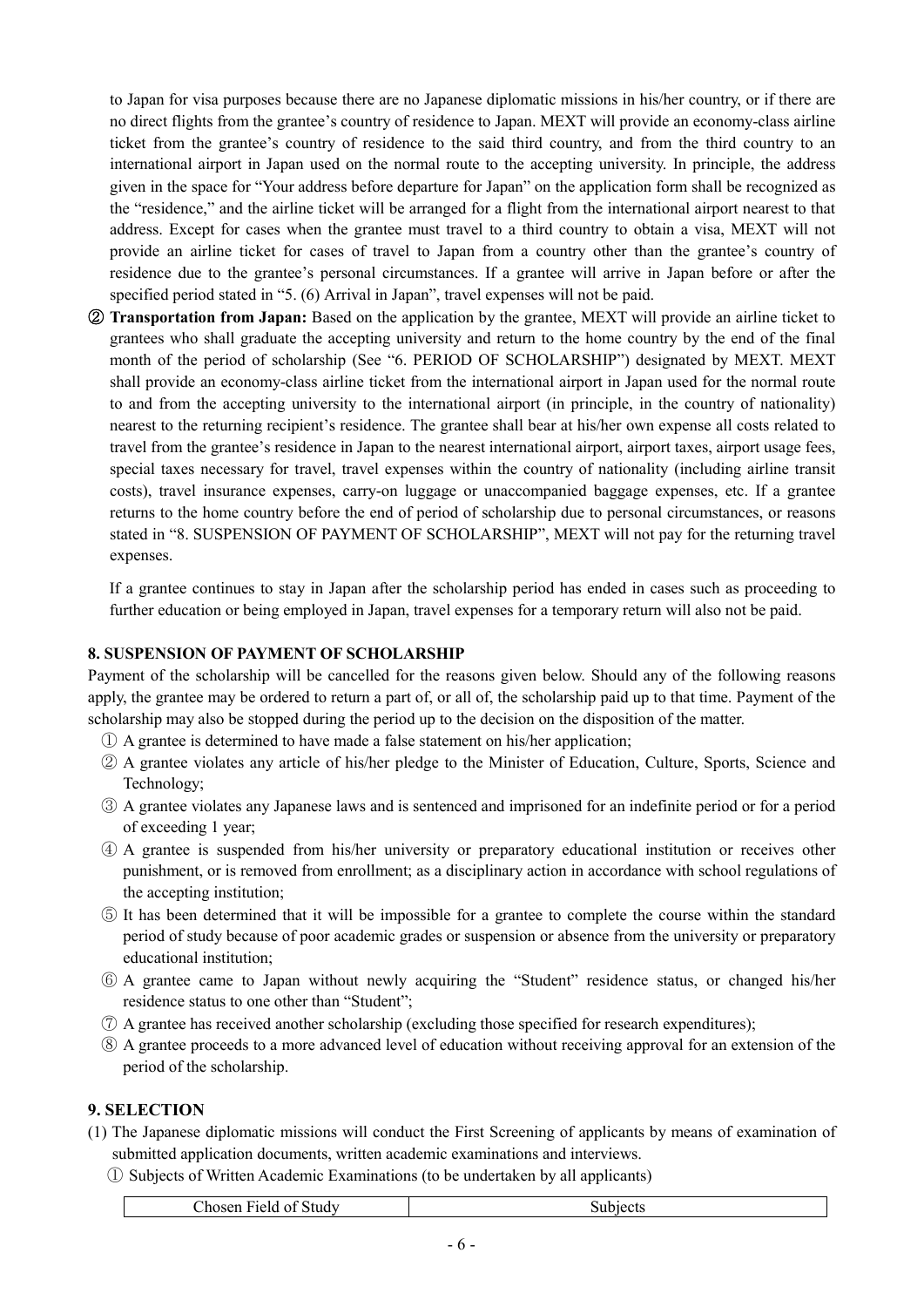| Social Sciences and Humanities - A<br>Social Sciences and Humanities - B | Japanese, English, and Mathematics(A)                     |  |  |
|--------------------------------------------------------------------------|-----------------------------------------------------------|--|--|
| Natural Sciences - A                                                     | Japanese, English, Mathematics(B), Chemistry, and Physics |  |  |
| Natural Sciences - B<br>Natural Sciences - C                             | Japanese, English, Mathematics(B), Chemistry, and Biology |  |  |

② Calculators and other devices may not be used during the written examinations.

- (2) The date and time of the notification of the results of the First Screening will be specified separately by the Japanese diplomatic mission in the applicant's country; the reasons for the results of the screening will not be disclosed. Those who pass the First Screening will not necessarily be selected as the MEXT Scholarship grantees.
- (3) Applicants who have passed the First Screening will be recommended to MEXT. MEXT will then conduct the Second Screening of the recommended applicants and decide the scholarship grantees. MEXT selects candidates from each course.
- (4) Applicants will be informed of the final selection results by the Japanese diplomatic mission in the applicant's country by the end of January 2021. The reasons for the results will not be disclosed. Any objections to the decision on the university of placement will not be accepted.

# **10. APPLICATION DOCUMENTS**

Applicants must submit the following documents to the Japanese diplomatic mission in the country of the applicant's nationality by the designated deadline. The submitted documents will not be returned.

| No.                            | Documents                                                                                    | original | copy       | Remarks                                                                                                                                                          |
|--------------------------------|----------------------------------------------------------------------------------------------|----------|------------|------------------------------------------------------------------------------------------------------------------------------------------------------------------|
| $\textcircled{\scriptsize{1}}$ | <b>Application Form</b>                                                                      | $(\ )$   | $(\ )$     | Use the FY2021 Application Form. (See Note 4.)                                                                                                                   |
| $\circled{2}$                  | Direct Placement Preference Form                                                             |          |            | Only for applicants desiring direct placement. Use<br>the FY2021 Preference Form. (See Note 5.)                                                                  |
| $\circled{3}$                  | Academic transcript(s) for all<br>school years of school/university<br>attended              |          |            | A transcript issued either by the school/university<br>attended or by the applicant's national<br>government. (See Note 6.)                                      |
| $\circled{4}$                  | Certificate $(s)$ of graduation of<br>school/university attended                             | ( )      |            | If the applicant has not yet graduated, submit a<br>certificate of prospective graduation from the<br>school/university. (See Note 7.)                           |
| $\circledS$                    | Recommendation letter from either a<br>class teacher or principal of last<br>school attended | ( )      |            | Free format. A sample format is available. (See<br>Note $8.$ )                                                                                                   |
| $\circled6$                    | Medical certificate                                                                          | ()       |            | Use the FY2021 certificate form.                                                                                                                                 |
| (7)                            | Certificate of enrollment                                                                    |          |            | Only for those currently enrolled in a university.                                                                                                               |
| (8)                            | Certificate of university enrollment<br>qualification examination                            |          |            | Only for those who pass the university enrollment<br>qualification examination. (See Note 7 and 9.)                                                              |
| $\circled{9}$                  | Certificate of language proficiency                                                          |          | (2 copies) | Only in case the applicant has documents attesting<br>to competency in Japanese or English; submit 2<br>copies. No original document necessary. (See Note<br>10. |

(Note 1) Documents indicated by the white circle  $(\bigcirc)$  must be submitted by all the applicants. Documents indicated by the black circle  $\left( \bullet \right)$  should be submitted only if applicable.

(Note 2) These documents must be written in Japanese or English, or translation in either of these languages should be attached.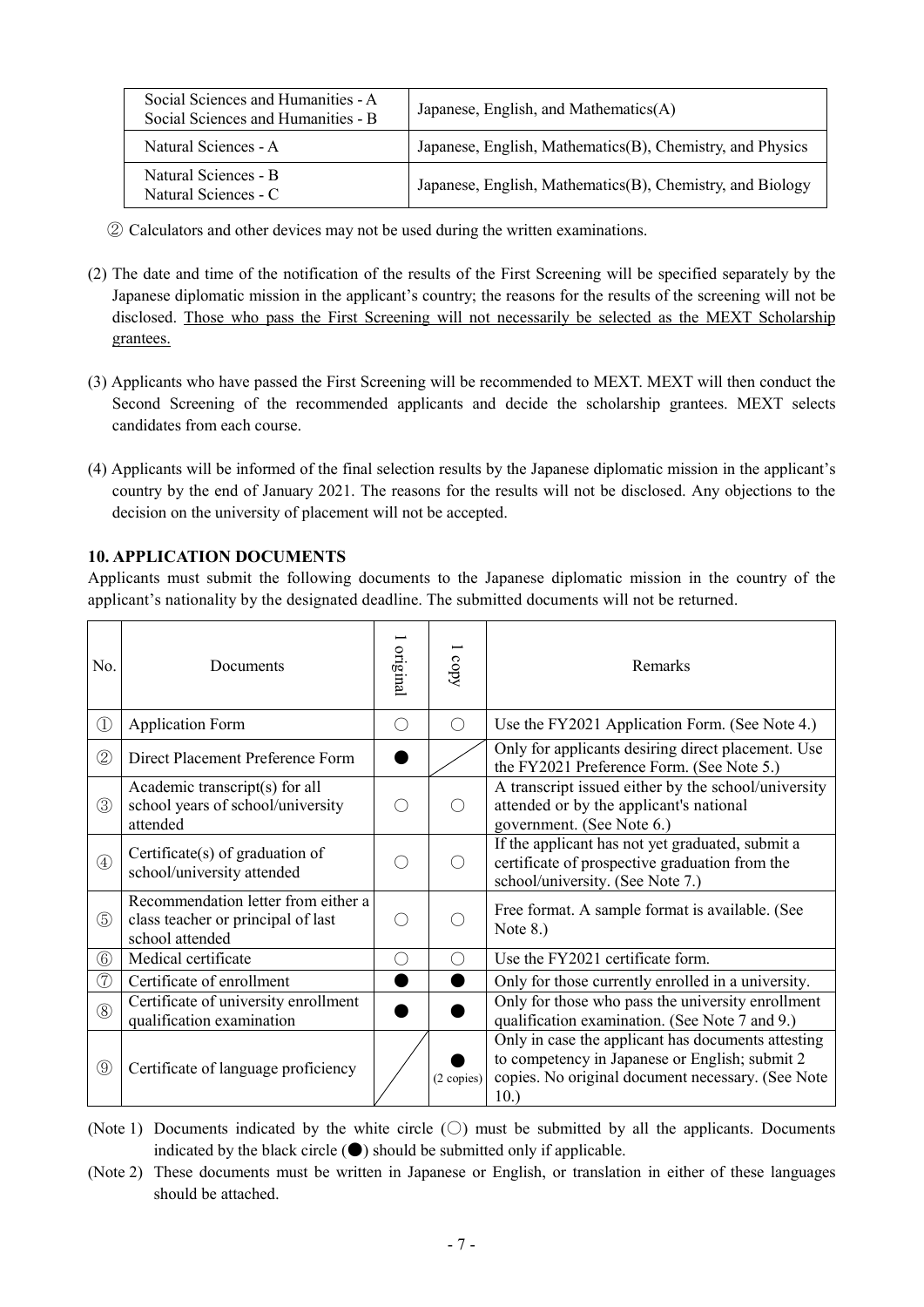- (Note 3) The applicants must submit two application packets: one is a complete set of original documents and the other is a complete set of their copies. Write the document number, from ① to ⑨ (refer to the numbers in the table above) in the upper right-hand corner of the first page for all the documents.
- (Note 4) The applicant's photograph to be attached to the Application Form should be of clear quality, taken within six months of submission, and printed on paper specially for photographs. The photograph should be 4.5 x 3.5 cm., upper-body, full-faced, no hats. Please write applicant's name and nationality on the back of the photograph. The photograph data can be pasted to the Application Form and printed out.
- (Note 5) A list of undergraduate courses permitting direct placement is provided by the Japanese diplomatic mission in the applicant's country. Applicants desiring direct placement should choose and fill in their preferred university and department in the Preference Form out of the list. Prior to the submission of the Form, applicants should inquire the Japanese diplomatic mission about and understand the undergraduate courses accepting direct placement, the number of students accepted, any conditions for acceptance including Japanese language proficiency, information on any entrance examinations conducted by the university, the period when overseas students may enroll and start their studies, etc.
- (Note 6) Applicants must submit the following documents according to his/her academic background:
	- (a) Applicants who are attending, or have graduated from, an upper secondary school: an academic transcript from the upper secondary school;
	- (b) Applicants who are attending, or have already graduated from, a university: academic transcripts from both the upper secondary school and the university.

The academic transcripts should show the grade scale applied and the grades earned by the applicant in all the subjects studied for each year of study at the school or the university. Those who are currently attending an upper secondary school or a university must also submit the academic transcript that covers the period from the year of enrollment to the term for which grades have been determined at the time of application for the scholarship. Those who are attending an upper secondary school or a university must also submit a transcript when he/she graduates from that school or university by the time selection results are finalized. In the case that the last school offers a single-structure education system consisting of a lower and upper secondary level or a primary and secondary level, the necessary academic transcripts to be submitted shall cover all school years of upper secondary education.

- (Note 7) Applicants must submit the following documents according to his/her academic background:
	- (a) Applicants who are attending an upper secondary school: a certificate of prospective graduation from the upper secondary school;
	- (b) Applicants who have already graduated from an upper secondary school: a certificate of graduation from the upper secondary school;
	- (c) Applicants who are attending a university: a certificate of graduation from the upper secondary school (in addition, they must submit a  $\circ$ ) certificate of enrollment.);
	- (d) Applicants who have already graduated from a university: certificates of graduation from both the upper secondary school and the university.

A copy of the graduation certificate and the certificate of university enrollment qualification examination is acceptable if the copy is attested by an authorized official of the university or an examination authority. Do not submit the originals as the submitted documents will not be returned. Those who are attending an upper secondary school or a university must also submit a certificate of graduation when he/she graduates from that school or university by the time selection results are finalized.

- (Note 8) A recommendation letter for those who are attending an upper secondary school or a university should be issued by that school or university they are attending. A recommendation letter for those who graduated from an upper secondary school or a university should be issued by that school or university.
- (Note 9) For applicants with "⑧Certificate of university entrance qualification examination", this document may be submitted in place of documents No. ③, ④ and ⑤.
- (Note 10)If printing out the certificates from the Internet, print out and submit a page showing the applicant's name and the details of the relevant qualification (level, score, etc.).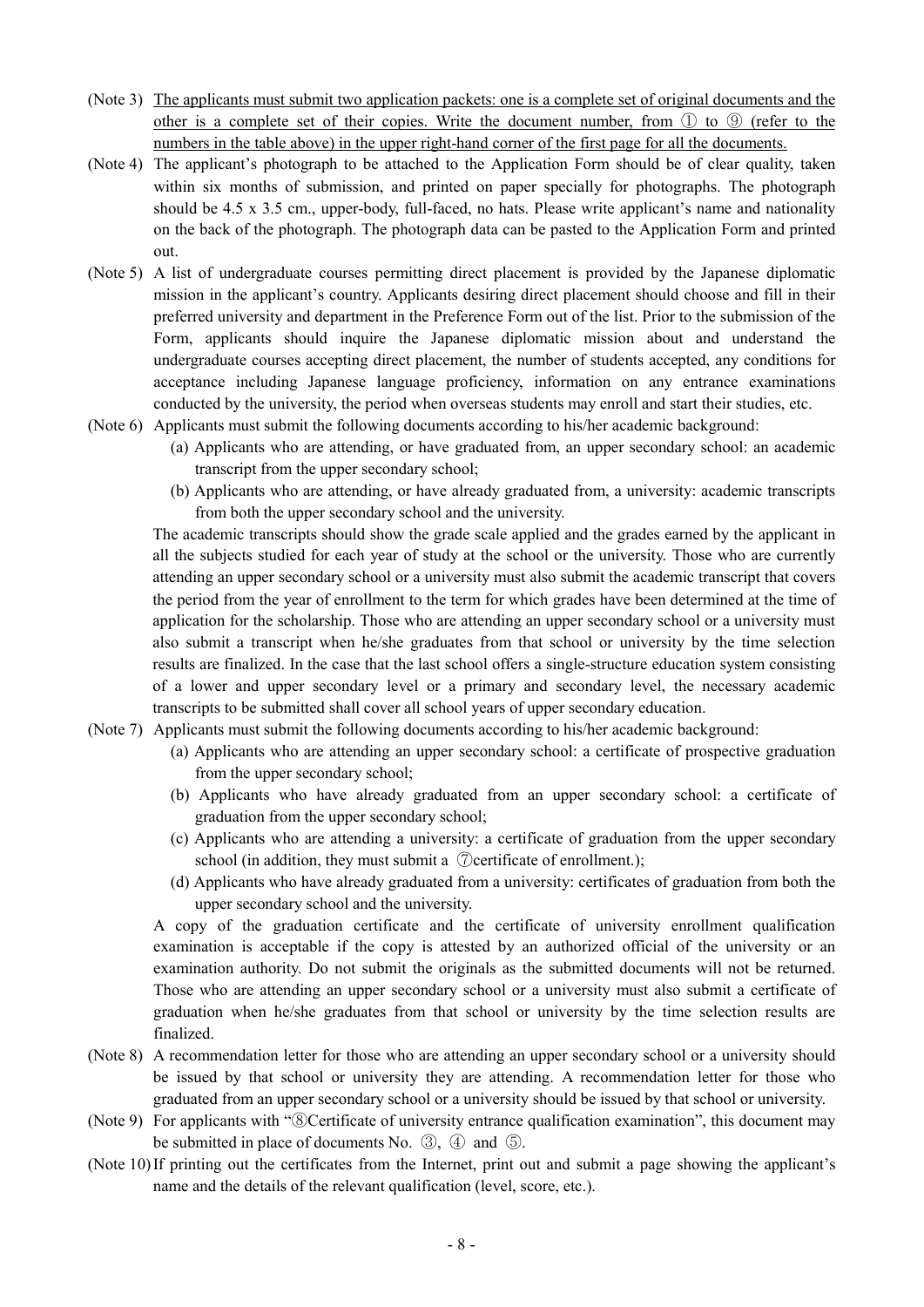### **11. NOTES**

- (1) The grantees are advised to learn, before departing for Japan, the Japanese language and to acquire information about Japanese weather, climate, customs, university education, and conditions of the university to attend in Japan, as well as about the difference between the Japanese legal system and that of his/her home country.
- (2) As the first installment of the scholarship payment will be made from one month to one and a half months after the grantee's arrival in Japan, the grantee is recommended to bring at least approximately US\$2,000 with him/her to Japan to cover immediate living expenses and other necessary expenses.
- (3) The scholarship payments will be transferred to the bank account of Japan Post Bank (JP Bank) opened by each grantee after the arrival in Japan. MEXT will not transfer the scholarship payments to other account.
- (4) Grantees must enroll in National Health Insurance (Kokumin Kenko Hoken) upon arrival in Japan.
- (5) It is suggested that grantees acquire a "My Number Card" upon arrival in Japan.
- (6) Accommodations:
	- ① During the period of preparatory education, grantees can reside in the residential accommodations of Tokyo University of Foreign Studies or Osaka University, depending on where they are enrolled. Expenses relating to accommodations will be borne by the grantee.
	- ② Residence halls for international students provided by universities: Some universities have residence halls for international students. The grantees enrolled at such universities may reside at these residence halls under certain conditions. However, due to the limited number of rooms, some of these facilities may be unavailable. Expenses relating to accommodations will be borne by the grantee.
	- ③ Private boarding houses or apartments: Those who are unable to find accommodation in the aforementioned facilities may live in regular dormitories of the university or in private boarding houses/apartments with his/her expenses. It is difficult for grantees with dependents (spouse and children) to find appropriate housing in Japan. The grantee is requested to arrive in Japan alone first to secure housing before having his/her dependent(s) come to Japan.
- (7) Information regarding the MEXT Scholarship Students (name, gender, date of birth, nationality, accepting university/graduate school/undergraduate school, field of specialty, period of enrolment, career path after completion of scholarship, contact information [address, telephone number, e-mail address]) may be shared with other relevant government organizations for the purpose of utilization for international students programs implemented by the Japanese Government (support during period of study in Japan, follow-up survey, improvement of the international student system).

Information regarding MEXT Scholarship Students (excluding date of birth and contact information) may be included in publicity materials prepared by the Japanese Government for promoting the acceptance of international students in Japan, particularly in order to introduce former MEXT Scholarship Students who are playing active roles in countries around the world.

These matters are included in the Pledge stipulating rules and regulations which MEXT Scholarship Students must comply with and submit when they have been granted the Scholarship.

- (8) The English texts attached to the Application Guidelines and the Application Form are for complementary use only. English expressions do not change the Japanese content.
- (9) If there are any questions about the content of the written text in this Application Guidelines or any other matters, applicants/grantees should inquire the Japanese diplomatic mission in the country of the applicant's nationality and follow their instructions.
- (10) In addition to the regulations stipulated in this Application Guidelines, those that are necessary to implement the Japanese Government Scholarship programs shall be determined by the Japanese Government.